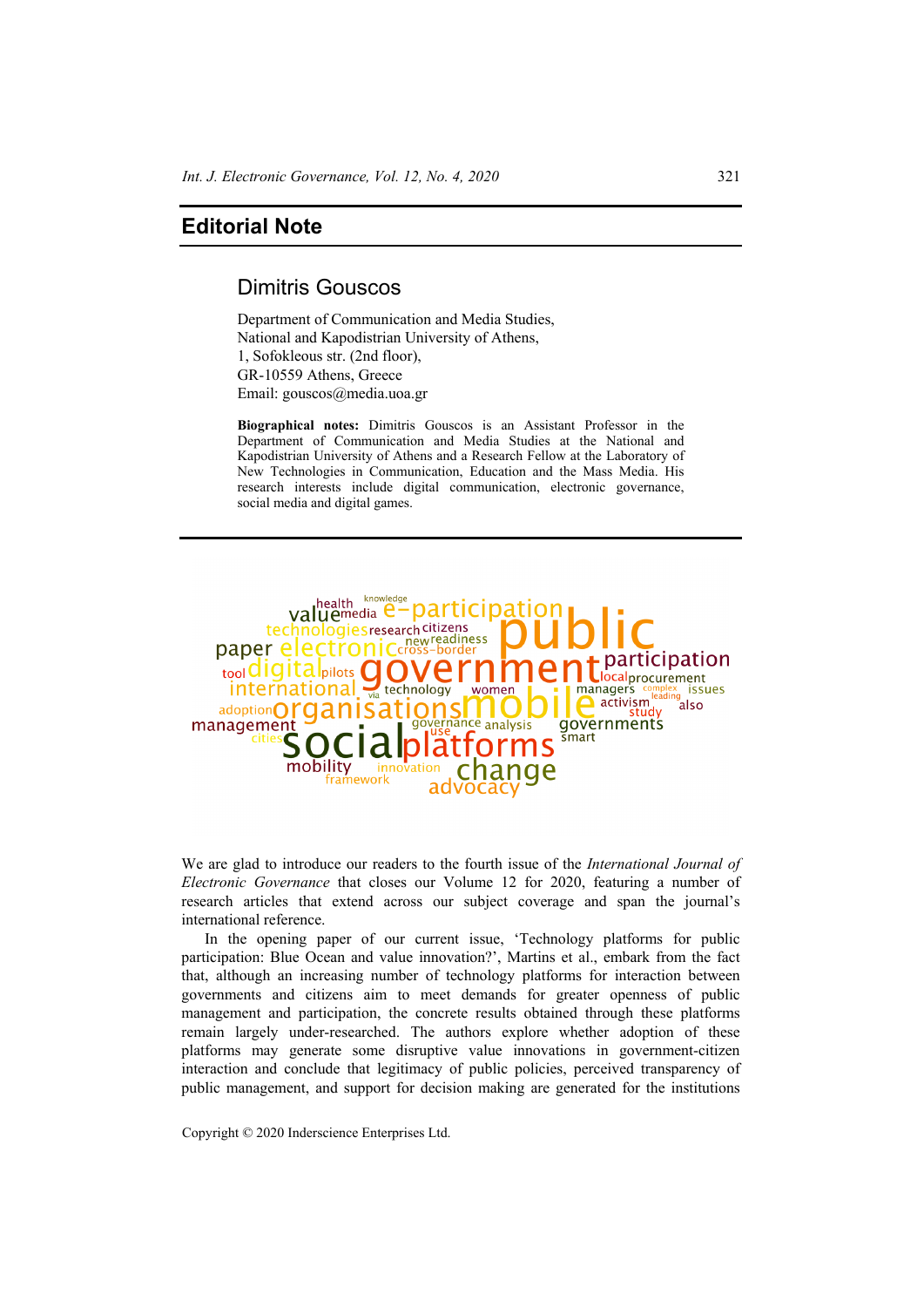using the platforms. Still, this leaves room for citizen-side benefits to be sought further, and particularly so for seeking to generate more value for citizens, as well as better diffuse and absorb the knowledge generated on the platforms.

Approaching the agenda of participation in a different context, Duberry, in the following paper on 'E-participation on the international stage: a web content analysis of 10 international health organisations', studies the opportunities that digital technologies bring forward for international organisations to provide services to geographically dispersed actors and, more specifically, establish e-participation process that offer to stakeholders the capacity to make their voice heard. Drawing from methods used to analyse participation features of local government websites, the author conducts a comparative analysis of the websites of 10 international health organisations, and concludes that some results are similar to e-participation in a local context, after all: organisations use their website primarily to provide access to information rather than to engage with their audience. At the same time, some better practices identified are explained by two main factors: broader audiences, and more ample financial resources.

Moving on to address one more theme from the broader participation agenda, 'Cross-examining the effectiveness of e-advocacy as a tool for advancing women's rights in Nigeria', by Popoola et al., focuses on the gap that exists between increasing interest in practice for the capacity of electronic advocacy to translate to social change, and divided views in theory as to the actual effectiveness of such efforts. To further explore the commonly stated question whether electronic advocacy promotes social change or results in slacktivism, the authors survey residents of two states in Southwestern Nigeria, focusing on electronic advocacy on women-centred issues and on the extent to which social change is indeed brought forward. As this research finds, e-advocacy in this case presents a potential to promote women-centred issues in the perceptions of the public; still, it remains to prove helpful in the practical protection of women's issues, as well as in driving social change on a longer term.

In the following paper of our current issue, 'Innovation procurement as key to cross-border ITS pilots', Soe explores the innovation-generating potential of technologies in a different context. Working on smart mobility solutions, and in the especially demanding case of cross-border cities whose services inherently concern multiple and different regions, the author explores whether and how procurement of innovation can be used to fuel pilot implementations of intelligent transport system (ITS) pilots. Drawing from the transition from new public management to public value thinking, which is especially interesting for cross-border mobility trials, the author reports on empirical testing of PV and NPM models in joint ITS pilot projects in the cities of Helsinki, Tallinn and Vantaa. As this research finds, city governments can effectively improve design of mobility services,  $CO_2$  emissions as well as trust in institutions through PV approaches; at the same time, traditional NPM approaches do not seem to have a nice fit to ITS trials which are open, in terms of stakeholders, and experimental, in terms of the solutions tested.

Last but not least, our current issue's concluding paper, 'Towards mobile government readiness assessment: proposing a multidimensional framework and a potential tool as an illustrative example', by Gil-Garcia et al., reports a research effort to help public managers at all levels better understand potential uses and effects of mobile phones and applications in government, an issue which still remains, also due to the rapid advancements of mobile technology and capabilities, unsolved. Aiming at a holistic and multifaceted approach to informed mobile government project decisions, the authors